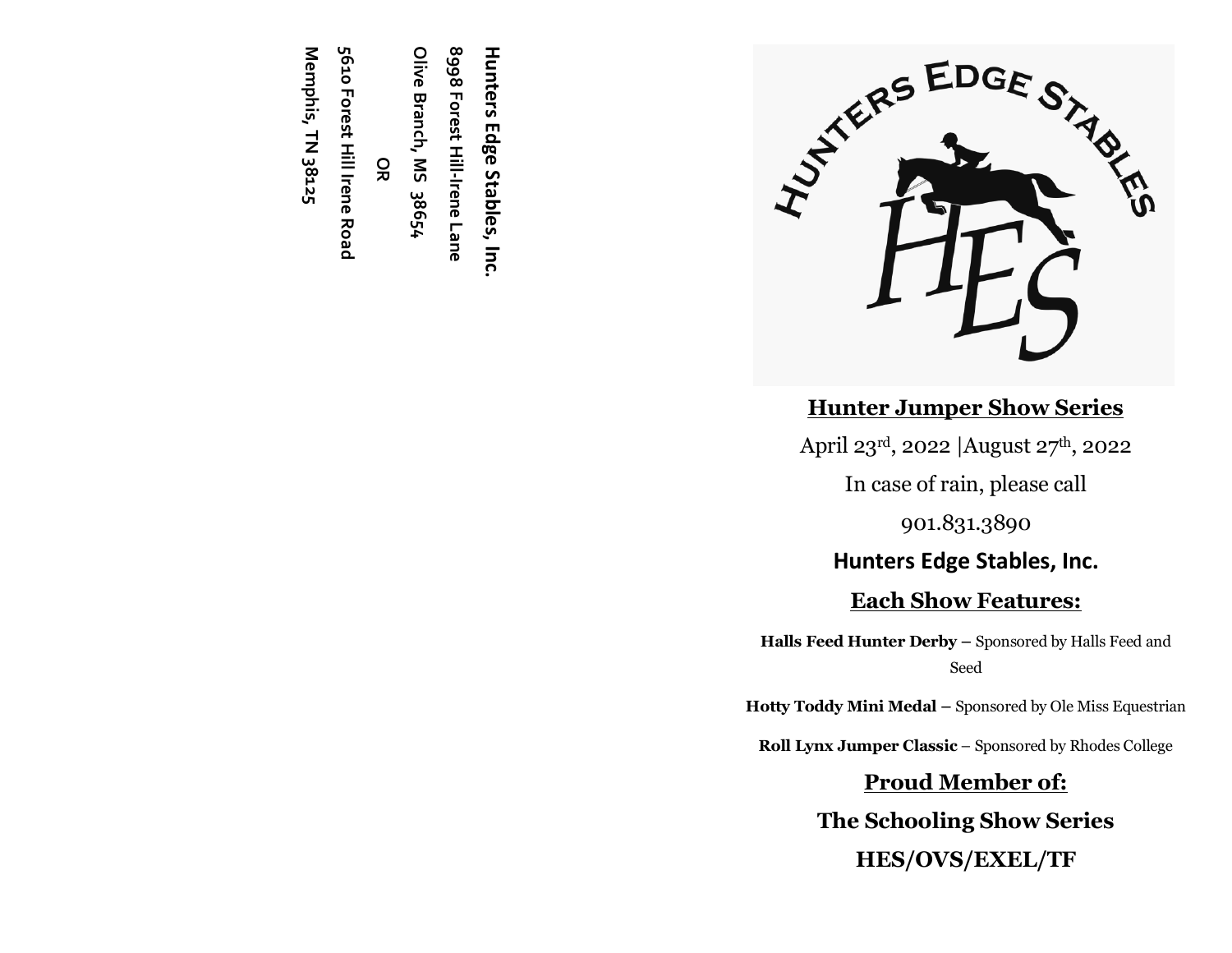# **Division Specification:**

#### **Hunter Divisions:**

- Short Stirrup: Riders 12 years and younger (No cross entering in classes with fence height over 2').
- Long Stirrup: A Non-Professional rider 13 years old or older (No cross entering in classes with fence height over 2').
- Pony Hunter: Open to ponies ridden by a junior rider. Fences are 2' for small and medium ponies and 2'6 for large ponies

#### **Jumper Divisions:** Open to all Horses and Ponies

- Schooling Jumper: Fences 2'3 | Meter .70
- Hopeful Jumper: Fences 2'6 | Meter .75
- Intermediate Jumper: Fences 2'9 | Meter .85

#### **Schooling Show Circuit Rules:**

- All riders are required to wear hard hats and hard-soled shoes when mounted.
- A beginner is any rider (child or adult) who is in the first three years of showing. Entries will be split by age if needed.
- Evergreen Hunters: Open to green horses and/or riders NOT able to jump bigger than X-rails. Trot or Canter MUST be declared before riding.
- Mini Stirrup: Any beginner rider. May cross enter into Canter X-Rails and X-rails to Verticals.
- The age of a rider is determined by the rider's age as of December 1st of the previous year.
- Warm Up: Unlimited schooling rounds can be ridden at the cost of \$20.00 per round. Highest score counts towards ribbons.
- Cross entering between a trot and canter division is not permitted
- Hunter Derby is only open to Junior and Amateur riders who complete a division.

## **Schooling:**

#### **No more than 8 horses in a ring at one time.**

**Friday:** Rings will be available from 12:00 PM to 6:00 PM.

**Saturday:** Rings will be available from 7:00 AM to 8:00 AM.

## **USEF approved helmets as well as hard soled shoes are REQUIRED of all riders while mounted on the show grounds!**

## **Horse Show Officials:**

**Judge (Main): TBD Each Show**

**Judge (Beginner): TBD Each Show**

**Show Manager: Beanie Cone | 901.831.3890**

**Show Secretary: Candy Duke | 901.461.4317**

**Course Designer: Beanie Cone | 901.831.3890**

**Veterinarian (On Call): Kakki Wright**

**Show Medic: TBD Each Show**

## **Directions to Hunters Edge Stables:**

From US 385 take Forest Hill Irene Road south. Go through the traffic light at Shelby Drive and continue south. Go through the 4 way stop at Holmes Road and continue south. HES is the last driveway on Forest Hill Irene. Look for white fencing and our welcome sign.

Like us on Facebook: Hunters Edge Stables

Follow us on Instagram: huntersedestables

Visit our website: www.huntersedgestables.com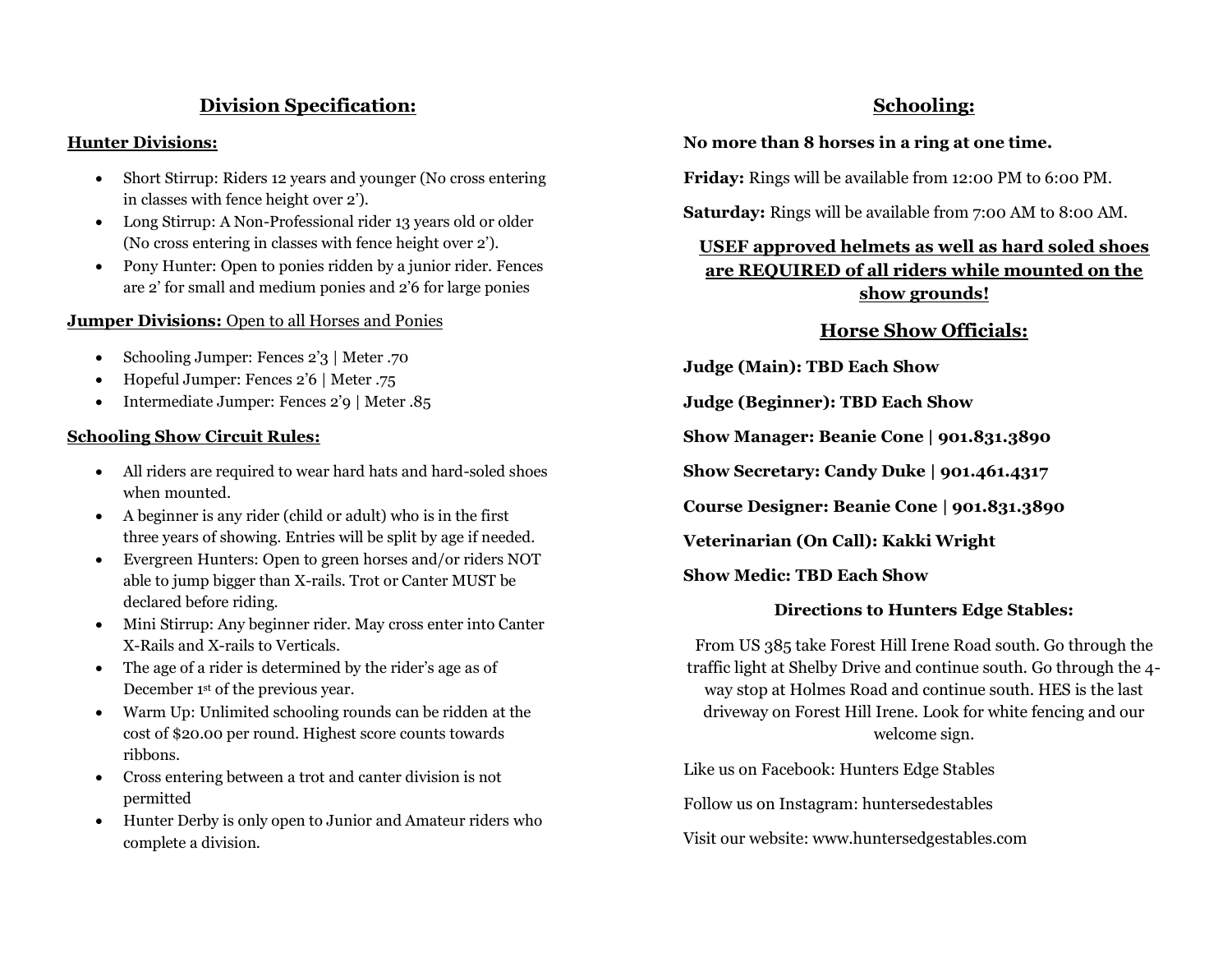| <b>HYTHERS EDGE ST</b>                                                                                                                                                                                                                                                                                                                                                                                                                                                                                                                                                                                                                                                                                                                                                                                                                                                                                                                                                                                                                                                                                                                                                                                                                                                                                                                                                                                                                    | Hunters Edge Stables, INC.<br>8998 Forest Hill Irene Lane<br>Olive Branch, MS 38654                                                                                                                                                                  |            | Official Use Only:                               |  |
|-------------------------------------------------------------------------------------------------------------------------------------------------------------------------------------------------------------------------------------------------------------------------------------------------------------------------------------------------------------------------------------------------------------------------------------------------------------------------------------------------------------------------------------------------------------------------------------------------------------------------------------------------------------------------------------------------------------------------------------------------------------------------------------------------------------------------------------------------------------------------------------------------------------------------------------------------------------------------------------------------------------------------------------------------------------------------------------------------------------------------------------------------------------------------------------------------------------------------------------------------------------------------------------------------------------------------------------------------------------------------------------------------------------------------------------------|------------------------------------------------------------------------------------------------------------------------------------------------------------------------------------------------------------------------------------------------------|------------|--------------------------------------------------|--|
| <b>Please Print.</b>                                                                                                                                                                                                                                                                                                                                                                                                                                                                                                                                                                                                                                                                                                                                                                                                                                                                                                                                                                                                                                                                                                                                                                                                                                                                                                                                                                                                                      |                                                                                                                                                                                                                                                      |            |                                                  |  |
|                                                                                                                                                                                                                                                                                                                                                                                                                                                                                                                                                                                                                                                                                                                                                                                                                                                                                                                                                                                                                                                                                                                                                                                                                                                                                                                                                                                                                                           | Owner: ________________________                                                                                                                                                                                                                      |            |                                                  |  |
| Address: ___________________________                                                                                                                                                                                                                                                                                                                                                                                                                                                                                                                                                                                                                                                                                                                                                                                                                                                                                                                                                                                                                                                                                                                                                                                                                                                                                                                                                                                                      | Address: ______________________                                                                                                                                                                                                                      | Class #'s: |                                                  |  |
| City: ________ State: ______ Zip: _________ City: ______ State: _____ Zip: ______                                                                                                                                                                                                                                                                                                                                                                                                                                                                                                                                                                                                                                                                                                                                                                                                                                                                                                                                                                                                                                                                                                                                                                                                                                                                                                                                                         |                                                                                                                                                                                                                                                      |            |                                                  |  |
|                                                                                                                                                                                                                                                                                                                                                                                                                                                                                                                                                                                                                                                                                                                                                                                                                                                                                                                                                                                                                                                                                                                                                                                                                                                                                                                                                                                                                                           |                                                                                                                                                                                                                                                      |            |                                                  |  |
|                                                                                                                                                                                                                                                                                                                                                                                                                                                                                                                                                                                                                                                                                                                                                                                                                                                                                                                                                                                                                                                                                                                                                                                                                                                                                                                                                                                                                                           |                                                                                                                                                                                                                                                      |            |                                                  |  |
| <b>Required Liability Release and Risk Assumption ("Release")</b><br>For and in consideration of being allowed to participate in any equine or other activities on these premises, the undersigned agrees to assume any and all risk of loss or injury to the undersigned's person and/or property,<br>whether anticipated or unanticipated, caused, directly or indirectly, by any act, omission or negligence of Hunters Edge Stables, Inc., any facility or property on which any of the forgoing conduct any activities, as well<br>any of their owners, shareholders, directors, managers, employees, agents, independent contractors, vendors, servants, and volunteers, including, without limitation, the owners or lessees of horses, ponies or other<br>animals and property used by any of the forgoing (the "Indemnities"). The undersigned further agrees to indemnify and hold harmless any or all of the Indemnities from any and all claims, demands, actions, expenses<br>or liabilities (including their attorneys' fees, court costs and other expenses) for any loss or injury to the undersigned's person and /or property whether or not the loss or injury is due to the act or omission or neglig<br>the Indemnities, or any other person or party.<br>The undersigned hereby acknowledges that he or she has read the forgoing paragraphs, understand the contents, agree to abide by this Release and to follow |                                                                                                                                                                                                                                                      |            |                                                  |  |
|                                                                                                                                                                                                                                                                                                                                                                                                                                                                                                                                                                                                                                                                                                                                                                                                                                                                                                                                                                                                                                                                                                                                                                                                                                                                                                                                                                                                                                           | any rules or directions of the Indemnities. If this Release is for a minor, the undersigned declares that he or she is the parent or legal guardian of the minor<br>named herein and that this Release shall apply to the minor and the undersigned. |            | Grounds Fee                                      |  |
| Signature of Participant (Parent or Guardian if Minor) Printed Name of Participant                                                                                                                                                                                                                                                                                                                                                                                                                                                                                                                                                                                                                                                                                                                                                                                                                                                                                                                                                                                                                                                                                                                                                                                                                                                                                                                                                        |                                                                                                                                                                                                                                                      | Date       | $$15.00$ per horse $$$<br>Stall Fee w/ Shavings: |  |
| Printed Name of Parent or Guardian of Minor Participant<br>Trainer's Name                                                                                                                                                                                                                                                                                                                                                                                                                                                                                                                                                                                                                                                                                                                                                                                                                                                                                                                                                                                                                                                                                                                                                                                                                                                                                                                                                                 |                                                                                                                                                                                                                                                      |            | \$60.00                                          |  |
| Hunters Edge Stables accepts Cash, Checks made out to Hunters Edge Stables or Venmo: @Beanie-Cone                                                                                                                                                                                                                                                                                                                                                                                                                                                                                                                                                                                                                                                                                                                                                                                                                                                                                                                                                                                                                                                                                                                                                                                                                                                                                                                                         |                                                                                                                                                                                                                                                      |            | Class Fee                                        |  |
| <b>Class 100. Hunter Derby</b>                                                                                                                                                                                                                                                                                                                                                                                                                                                                                                                                                                                                                                                                                                                                                                                                                                                                                                                                                                                                                                                                                                                                                                                                                                                                                                                                                                                                            | Class Fee \$40.00                                                                                                                                                                                                                                    |            | $Balance Due = \n$                               |  |
| <b>Horse Name</b>                                                                                                                                                                                                                                                                                                                                                                                                                                                                                                                                                                                                                                                                                                                                                                                                                                                                                                                                                                                                                                                                                                                                                                                                                                                                                                                                                                                                                         | <b>Rider Name</b>                                                                                                                                                                                                                                    |            |                                                  |  |